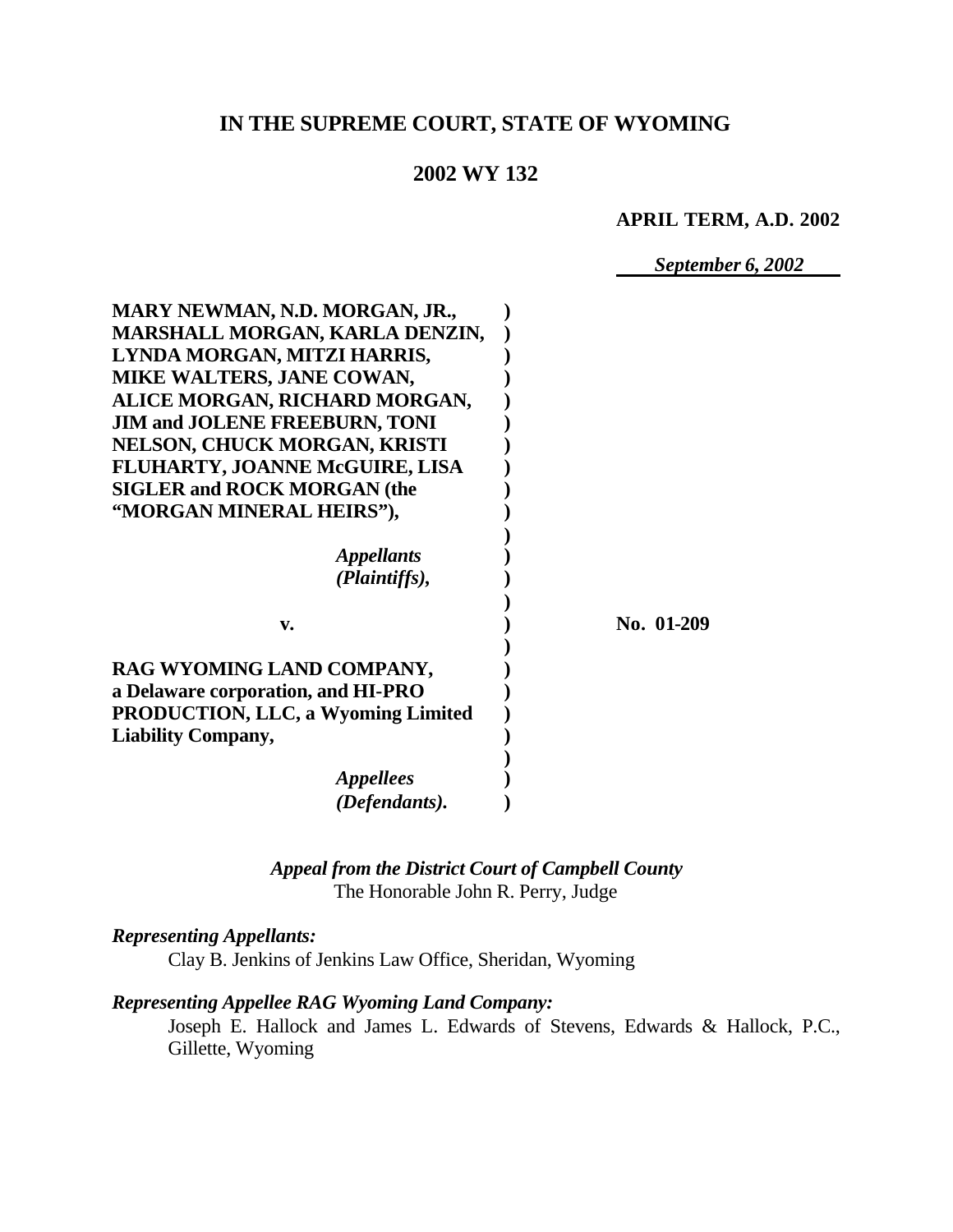## *Representing Appellee Hi-Pro Production, LLC:*

Dan B. Riggs, David C. Smith, and Michael C. Steel of Lonabaugh and Riggs, Sheridan, Wyoming

## **Before HILL, C.J., and GOLDEN, LEHMAN,\* KITE, and VOIGT, JJ.**

\*Chief Justice at time of oral argument

**NOTICE: This opinion is subject to formal revision before publication in Pacific Reporter Third. Readers are requested to notify the Clerk of the Supreme Court, Supreme Court Building, Cheyenne, Wyoming 82002, of any typographical or other formal errors so that correction may be made before final publication in the permanent volume.**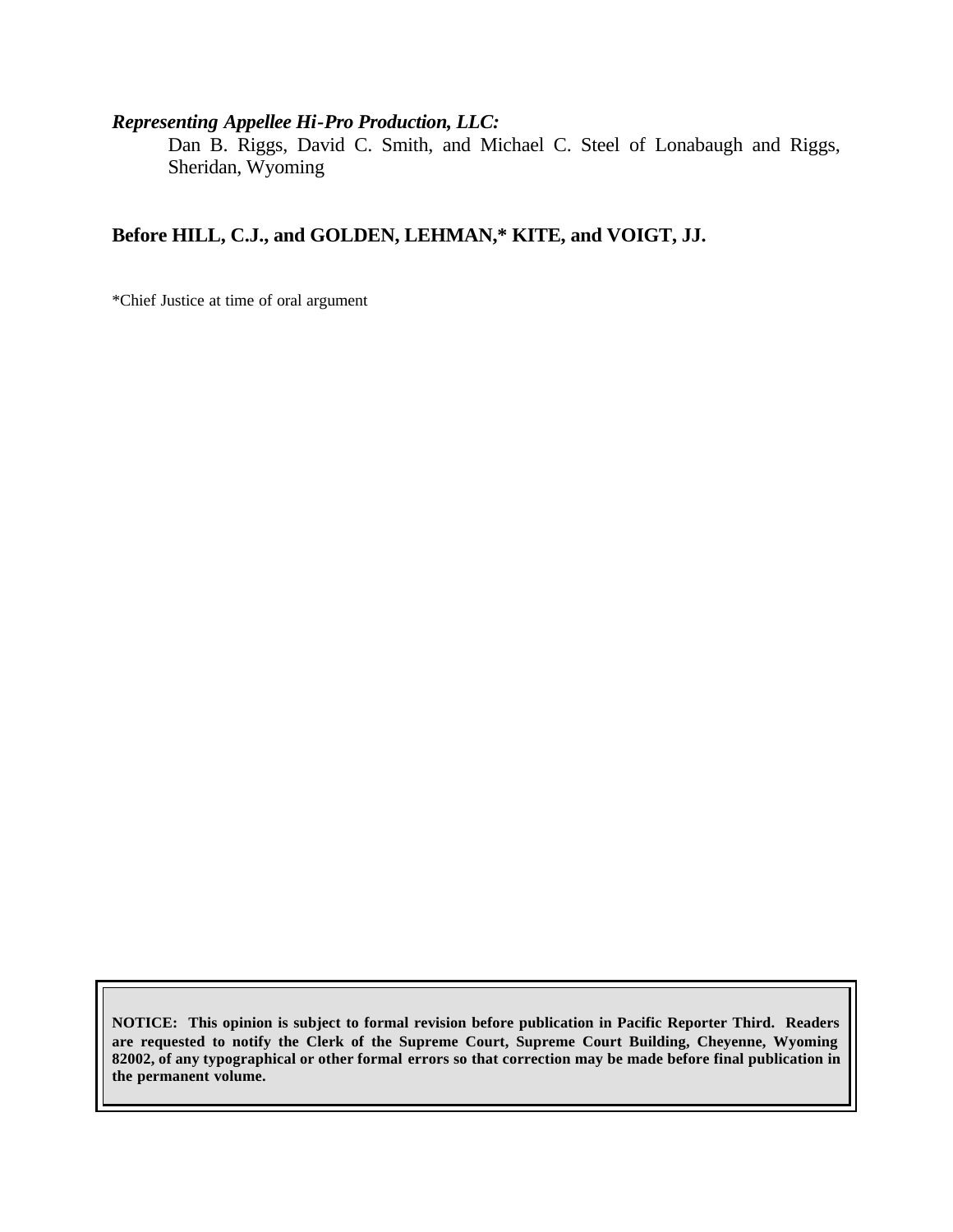KITE, Justice.

[¶1] In 1968, the landowners, who owned both the surface and mineral estate in certain Campbell County property, leased their ranch for oil and gas development. Production occurred, and the lease remained held by that production. The landowners deeded the surface of the ranch and "coal and minerals commingled with [the] coal" to a neighboring coal mine operator in 1974, reserving all "oil, gas, and other minerals" not otherwise conveyed. Twenty years later, development of the gas found within the coal, known as "coalbed methane," became commercially feasible. A coalbed methane operator obtained an assignment of the oil and gas leasehold rights from the surface to a depth of 1,000 feet and began development of the coalbed methane. The successors in interest to the landowners claimed their right to royalties on the coalbed methane; however, the coalbed methane operator paid all royalties to the coal operator. The landowners filed a complaint seeking a declaratory judgment as to the ownership of the coalbed methane and recovery of the unpaid royalties. The district court granted summary judgment in favor of the coal operator. We reverse.

#### **ISSUES**

[¶2] The Morgan Mineral Heirs present the following issue for our review:

Do deeds which grant:

All coal and minerals co-mingled with coal that may be mined or extracted in association therewith or in conjunction with coal mining operations

But reserve:

All oil, gas and other minerals except as set forth above

Convey coal bed methane gas, or not?

RAG Wyoming Land Company (RAG) restates the issue as: "Was the district court correct in granting summary judgment to Appellees by ruling that coalbed methane gas was conveyed by Appellants through the warranty deeds?" Hi-Pro Production, LLC (Hi-Pro) phrases the issue as:

> Do warranty deeds which grant "all coal and minerals commingled with coal that may be mined or extracted in association therewith or in conjunction with such coal operations" and which reserve "all oil, gas and other minerals except as set forth above" convey coalbed methane gas ("CBM") as produced from the Wyodak coal seam?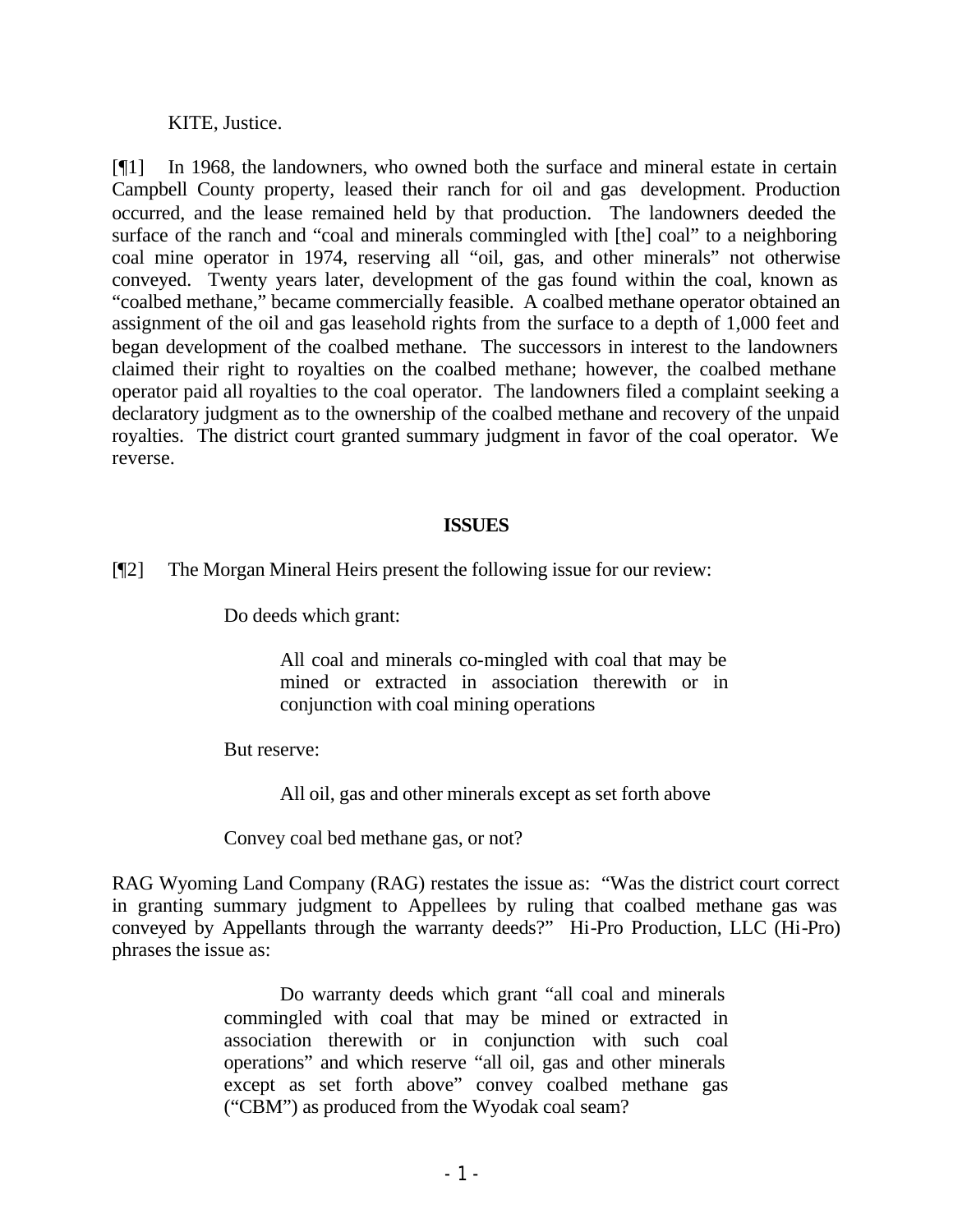### **FACTS**

[¶3] In 1968, Alfreda M. Morgan and Norvin D. Morgan, Sr. (landowners), the owners of the surface and mineral estate in certain lands in Campbell County and descendants and heirs of the original homesteaders, gave an oil and gas lease to W. R. Gibson, doing business as Powder River Oil Company, granting him the right to produce "oil, gas, and casinghead gas, and other minerals" and retaining a one-eighth royalty interest in the oil and "the proceeds from the sale of the gas, as such, for gas from wells where gas is found." Production occurred on those lands, and royalties were paid to the landowners. In 1971, Meadowlark Farms, Inc. (Meadowlark), predecessor in interest to RAG (coal operator), began surface coal mining operations on state and federal coal leases in the area. In 1974, Meadowlark entered into an Option to Acquire Real Property with the landowners which granted an option for it to acquire the landowners' ranch which consisted of approximately 1,560 acres together with "all coal and minerals co-mingled with coal owned by SELLERS." The landowners owned the coal under approximately 200 acres of the property. The option also provided that, upon execution, the landowners were entitled to lease the surface for farming and ranching purposes upon payment of a sum equal to the assessed property taxes. Meadowlark exercised the option and purchased the property. The warranty deed conveyed the lands and "all coal and minerals commingled with coal that may be mined or extracted in association therewith or in conjunction with such coal operations" and reserved to the grantor "all oil, gas and other minerals except as set forth above."

[¶4] Oil and gas production, coal mining, and ranching proceeded simultaneously without dispute, and the landowners received the royalties from all oil and gas production. At some point in time, the oil and gas lease was assigned to Torch Energy Advisors (Torch). In the early 1990s, techniques for the production of gas found within the coal seam, or coalbed methane, were developed and became commercially feasible. Although unclear from the record, it appears that, by 1997, production of coalbed methane had begun with six wells located on federal coal lands and two wells located on the lands subject to the landowners' oil and gas lease. Upon learning of the coalbed methane wells in 1997, Marshall Morgan, one of the heirs of the landowners, wrote a letter to Torch informing it of his interest in the oil and gas and demanding his share of the royalty payments. On the basis of Mr. Morgan's claim, Torch began escrowing the royalty payments which apparently it had been previously sending to the coal operator. As of September 1998, a total of \$106,682.09 had been escrowed. Ultimately, RAG, the coal operator, and Torch entered into an indemnity agreement wherein RAG agreed to indemnify Torch from all liability in exchange for its agreement to resume making royalty payments to RAG. Torch assigned a portion of its interest in the oil and gas lease from the surface to 1,000 feet beneath the surface to Hi-Pro effective May 1, 2000.

[¶5] RAG entered into two surface use licenses and agreements for coalbed methane development with Hi-Pro which provided for coordination in the development of the coal and coalbed methane resources. In the agreement applicable to the lands subject to the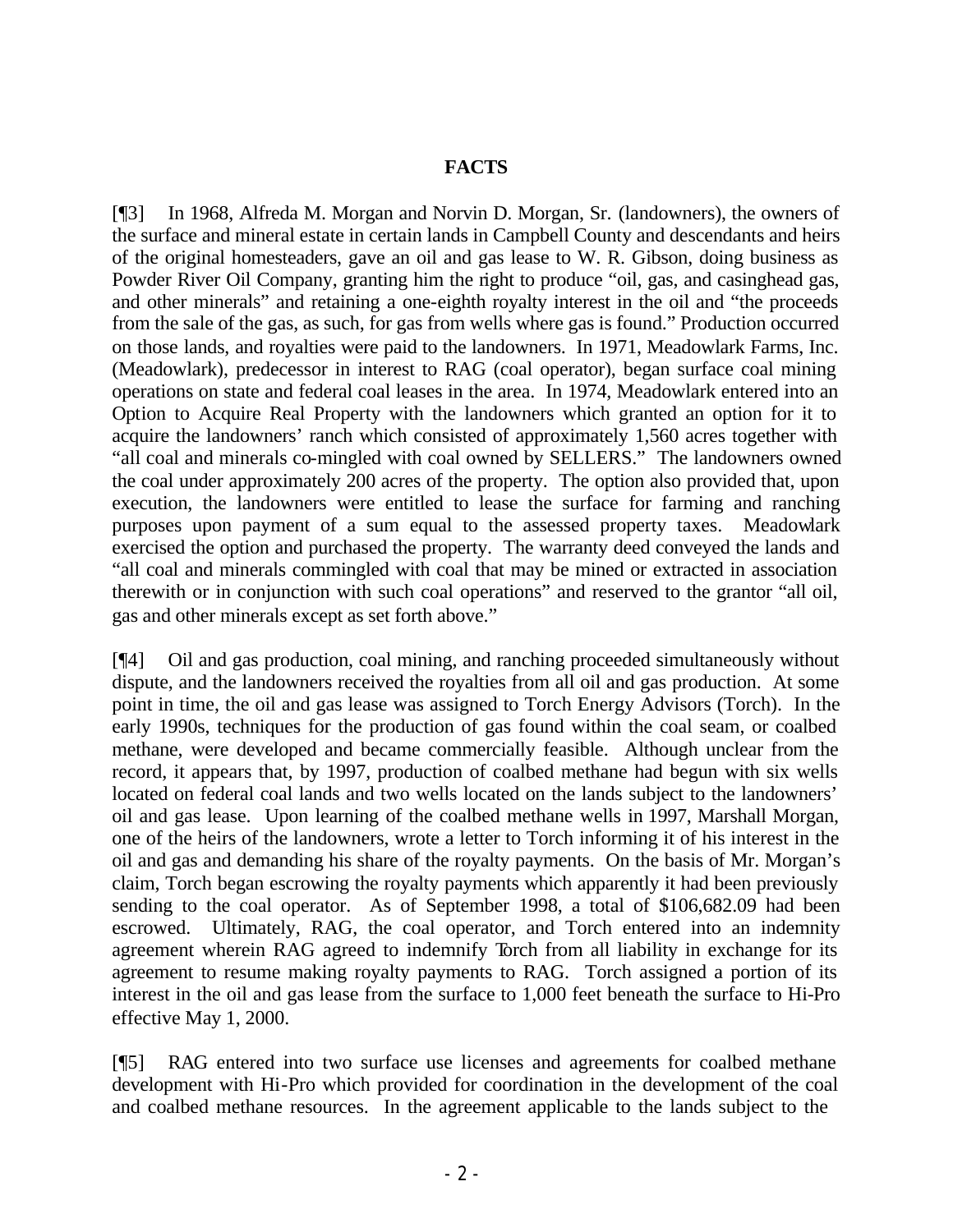landowners' oil and gas lease, RAG claimed "legal rights in certain coalbed methane gas wells, locations, [and] leases." In exchange for RAG's allowing Hi-Pro access to the area, Hi-Pro agreed to pay RAG forty percent of the market value of the gas produced and agreed its rights were "subordinate to and subject to the continuous and uninterrupted right of RAG ... to mine coal and conduct surface coal mining operations." In the agreement applicable to other lands–presumably the federal coal lands, Hi-Pro agreed to a similar subordination of its interests and a much lower price of one and three-quarters percent on gas from the Wyodak coal seam and two percent on coalbed methane produced from any other coal seam. The agreements also provided for lengthy, detailed procedures and obligations to ensure the coalbed methane development did not interfere with RAG's coal mining operation.

## **DISCUSSION**

[¶6] The existence of coalbed methane has been well known for over a century. Paul N. Bowles, *Coalbed Gas: Present Status of Ownership Issue and Other Legal Considerations,* 1 Eastern Min. L. Inst. § 7.03 (1980). In fact, flash fires occasionally occurred on drilling rigs for many years when wells were drilled through the coal seam, and ventilation of underground mines was necessary to prevent fires and explosions. Michelle D. Baldwin, Book Note, *Ownership of Coalbed Methane Gas: Recent Developments in Case Law,* 100 W. Va. L. Rev. 673 (1998). Historically, coalbed methane "had long been considered a dangerous waste product of coal mining." *Amoco Production Co. v. Southern Ute Indian Tribe*, 526 U.S. 865, 871 (1999).

[¶7] In the 1970s, the value of coalbed methane was recognized, and government grants became available to encourage its development. *Id.* In 1981, the Solicitor of the Department of the Interior issued an opinion addressing the ownership of coalbed methane in federal coal deposits concluding the reservation of coal to the United States in patents issued after 1909 did not include coalbed methane. In reliance on that opinion, oil and gas operators began entering into leases to develop coalbed methane with individual landowners who owned the oil and gas. *Id.* In the early 1990s, techniques for efficient development of coalbed methane, specifically within the coal deposits in the Powder River Basin in Wyoming, were perfected. In 1991, litigation ensued between the federal government and certain Indian tribes which claimed the government's reservation of coal in 1909 and 1910 included the coalbed methane on lands originally owned by the government which now belonged to them. Ultimately, that issue was resolved when the United States Supreme Court held coalbed methane was not included within the reservation of coal and overruled district and circuit court decisions which had concluded coalbed methane was owned by the owner of the coal. *Id.* at 874.

[¶8] Commercial development of coalbed methane in the Powder River Basin began in the early 1990s. Prior to that time, coalbed methane escaped from the coal in the course of the open pit surface mining process, and no attempt was made to capture that gas as a valuable resource.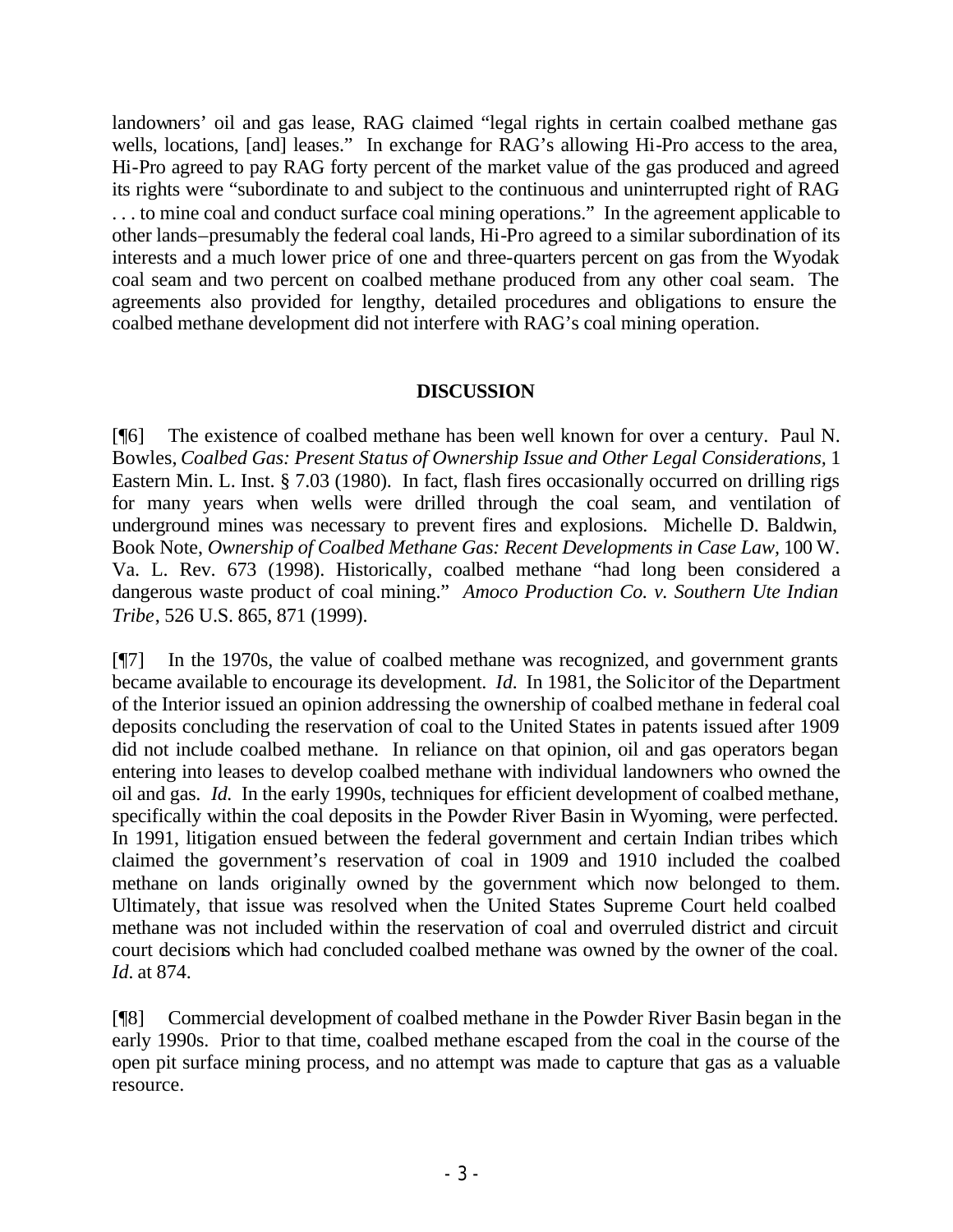[¶9] A brief discussion of the chemistry and the composition of methane and coal is in order. Coalbed methane is chemically identical (CH4) to gas produced through conventional methods, and each is known as "natural gas." Methane or natural gas originates from the decay of organic material over time under great pressure and temperature. Whether that process occurs in coal deposits or at greater depths, the result is the same–natural gas is produced. The process which transforms organic material into coal is known as coalification.

> The coalification process generates methane and other gases. Because coal is porous, some of that gas is retained in the coal. CBM gas exists in the coal in three basic states: as free gas; as gas dissolved in the water in coal; and as gas "adsorbed" on the solid surface of the coal, that is, held to the surface by weak forces called van der Waals forces. These are the same three states or conditions in which gas is stored in other rock formations. Because of the large surface area of coal pores, however, a much higher proportion of the gas is adsor[b]ed on the surface of coal than is adsor[b]ed in other rock. When pressure on the coalbed is decreased, the gas in the coal formation escapes.

*Id.* at 873 (citations omitted).

[¶10] Natural gas or methane, whether located in a sandstone reservoir or a coal seam, is produced by creating a pressure differential between the well bore and the reservoir. In the Powder River Basin, coalbed methane production involves the removal of water from the coal formation, which reduces the pressure and allows the gas to escape. Likewise, methane will migrate naturally from coal seams, as well as from other reservoirs, to other porous or permeable strata depending on pressure differentials.

[¶11] The issue to be resolved in this case is whether the parties to the deed in question intended the coalbed methane to be conveyed along with the coal estate or reserved to the grantor as part of the oil and gas estate. The parties agree the governing principle of contract construction is determination of the parties' intent from the language of the instrument itself. As we stated most recently in the context of interpreting a mineral conveyance:

> "According to our established standards for interpretation of contracts, the words used in the contract are afforded the plain meaning that a reasonable person would give to them. When the provisions in the contract are clear and unambiguous, the court looks only to the 'four corners' of the document in arriving at the intent of the parties. In the absence of any ambiguity, the contract will be enforced according to its terms because no construction is appropriate." *Amoco Production Company v. EM Nominee Partnership Company*, 2 P.3d 534, 539-40 (Wyo.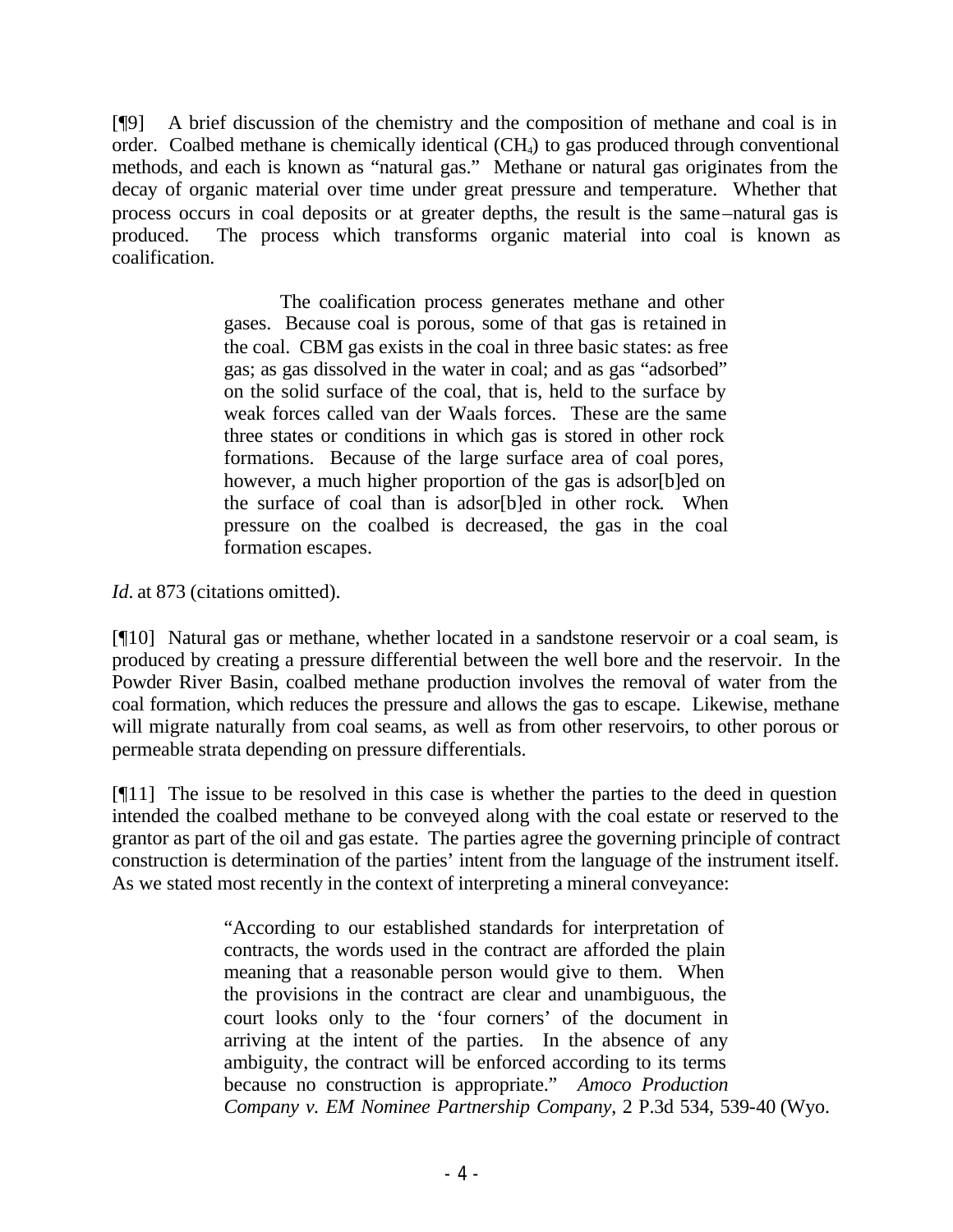2000) (citations omitted).

Assignments are contracts and are construed according to the rules of contract interpretation. The determination of the parties' intent is our prime focus in interpreting or construing a contract. If an agreement is in writing and its language is clear and unambiguous, the parties' intention is to be secured from the words of the agreement. When the agreement's language is clear and unambiguous, we consider the writing as a whole, taking into account relationships between various parts. In interpreting unambiguous contracts involving mineral interests, we have consistently looked to surrounding circumstances, facts showing the relations of the parties, the subject matter of the contract, and the apparent purpose of making the contract.

*Boley v. Greenough*, 2001 WY 47, ¶¶10-11, 22 P.3d 854, ¶¶10-11 (Wyo. 2001) (some citations omitted). Although substantial disagreement exists over the meaning of the deed, neither party suggests the language of the deed is ambiguous. Differing interpretations of contracts alone do not constitute ambiguity requiring extrinsic evidence. *Moncrief v. Louisiana Land and Exploration Company*, 861 P.2d 516, 524 (Wyo. 1993).

[¶12] We must first examine the terms of the deed and give them their plain and ordinary meaning*. Wolter v. Equitable Resources Energy Company, Western Region*, 979 P.2d 948, 951 (Wyo. 1999); *Pete Lien & Sons, Inc. v. Ellsworth Peck Construction Co.*, 896 P.2d 761, 763 (Wyo. 1995). Plain meaning is that "meaning which [the] language would convey to reasonable persons at the time and place of its use." *Moncrief*, 861 P.2d at 524.

[¶13] The language of the deed conveys "all coal and minerals commingled with coal that may be mined or extracted in association therewith or in conjunction with such coal operations" and reserves "all oil, gas and other minerals except as set forth above." The first term the parties argue must be interpreted is "minerals." We have little trouble concluding natural gas produced from the coal seam is a mineral under Wyoming law. *Amoco Production Company v. Guild Trust,* 461 F. Supp. 279, 283 (D. Wyo. 1978), *aff'd,* 636 F.2d 261 (10<sup>th</sup> Cir. 1980); *Union Pacific Land Resources Corporation v. Moench Investment Company, 696 F.2d 88, 93 (10<sup>th</sup> Cir. 1982); <i>State ex rel. School Dist. No. 1 in Weston County v. Snyder*, 29 Wyo. 163, 212 P. 758 (1923). However, this conclusion does little to resolve this dispute because "minerals" are both granted and reserved.

[¶14] The determinative question is whether the parties intended "minerals commingled with coal that may be mined or extracted in association therewith or in conjunction with such coal operations" to include natural gas found in the coal seam. We are unable to discern any unique meaning of "commingled" in the context of minerals. The word "commingle" is defined by Webster's New World Dictionary as "to mingle together; intermix; blend." Webster's New World Dictionary 285 (2<sup>nd</sup> C. ed. 1972). The term does not suggest any sort of chemical change must occur to constitute commingling but only a mixing together.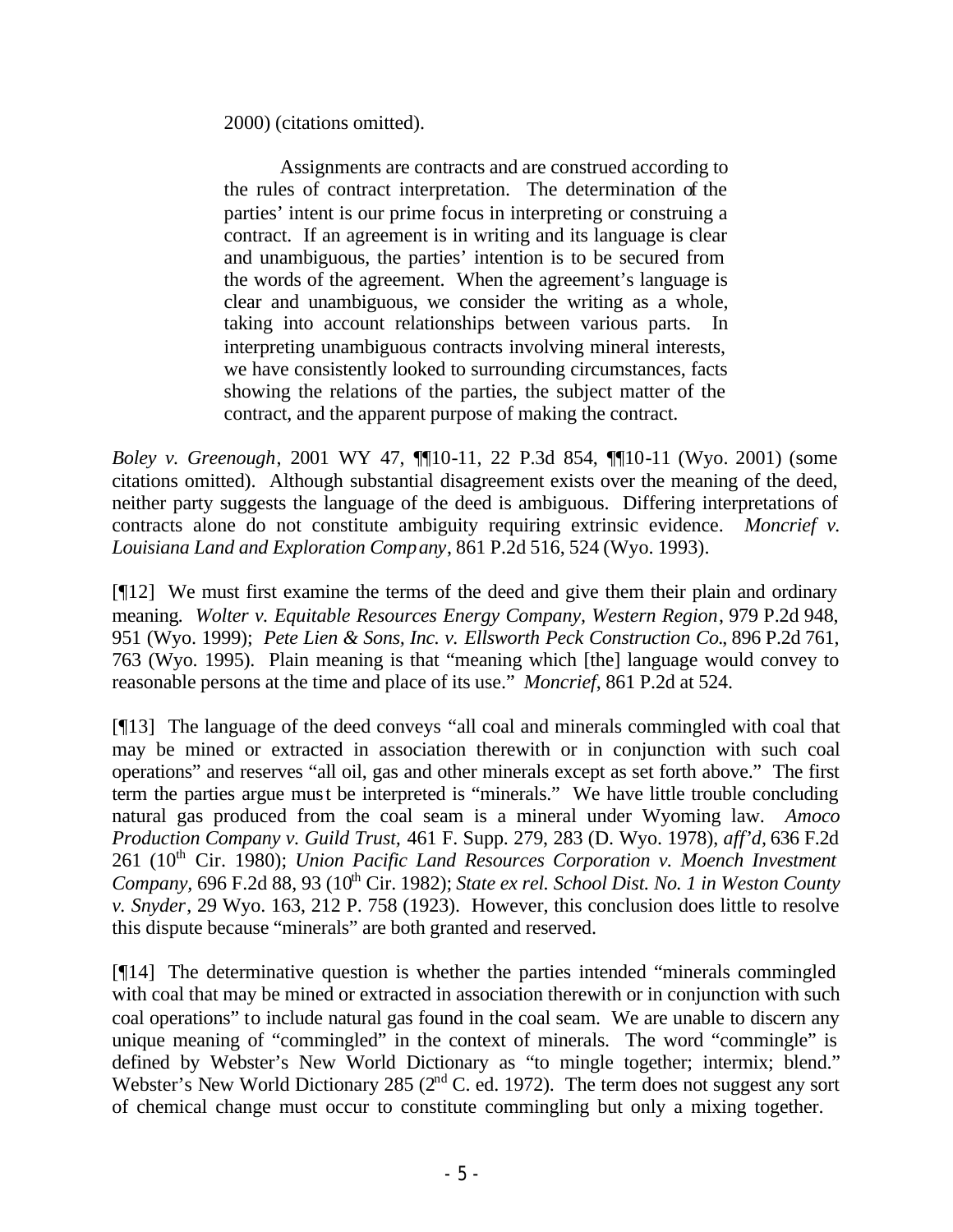Given the three states of coalbed methane as free gas within the cleats and matrixes of the coal, gas dissolved in water in the coal pores, and gas adsorbed onto the solid surface of the coal, it appears to be "mixed together" with the coal within the meaning of the terms of the deed.

[¶15] In addition to being commingled with the coal, the other "minerals" conveyed must be those that "may be mined or extracted in association" with the coal or "in conjunction with such coal operations." Likewise, these terms must be given their plain and ordinary meaning to reasonable persons at the same time and place of their use; i.e., 1968 in the Powder River Basin of Wyoming. The coal operator argues that production of gas has been considered "mining" relying on *Coronado Oil Company v. Grieves,* 603 P.2d 406 (Wyo. 1979), *Amoco Production Company v. Guild Trust*, 636 F.2d 261, 263-65 (10<sup>th</sup> Cir. 1980), and the language of oil and gas leases, including those issued by the landowners in this case. While those references certainly establish that oil and gas production through the drilling of wells has been considered "mining," they do not answer the question posed in this case because all agree that, in 1974 when the warranty deed in question was drawn, any gas found in the coal seam was not mined through a well bore but was ventilated or wasted while the coal was produced by excavation in the course of surface mining. In addition, the minerals conveyed by the language of the deed were only those mined "in association therewith or in conjunction with such coal operations." Webster's New World Dictionary confirms the ordinary meaning of "in association" and "in conjunction" to be "together." No party contends coalbed methane is somehow captured together with the coal as it is mined. Rather, it is released and escapes during the mining process. *Southern Ute Indian Tribe*, 526 U.S. at 873. In the case of underground mines, it must be ventilated. *United States Steel Corporation v. Hoge,* 468 A.2d 1380, 1382 (Pa. 1983).

[¶16] Is the plain meaning of "extracted" the same as "released," "escaped," or "ventilated"? It is obvious these words connote different actions, and the distinctions between them are crucial to determining the intent of the parties to this deed. Webster's New World Dictionary confirms that difference by defining  $(1)$  "extract" as "to draw out by effort; pull out" and "to remove or separate (metal) from ore"; (2) "release" as "to set free"; and (3) "ventilate" as "to provide with an opening for the escape of air, gas, etc." Under the plain meaning of the terms chosen by the parties to the deed, we cannot conclude they intended to include coalbed methane gas as a mineral "mined or extracted in association therewith or in conjunction with such coal operations" when it can only be produced through wells as any other gas.

[¶17] We could end the inquiry at this point. However, because of the importance of the issue of the ownership of coalbed methane in general and the extensive consideration of this issue by other courts and commentators which we find helpful and consistent with our initial

 $1$  The referenced definition of "ventilate" is one of several definitions but was chosen as the most appropriate to the circumstances of this appeal.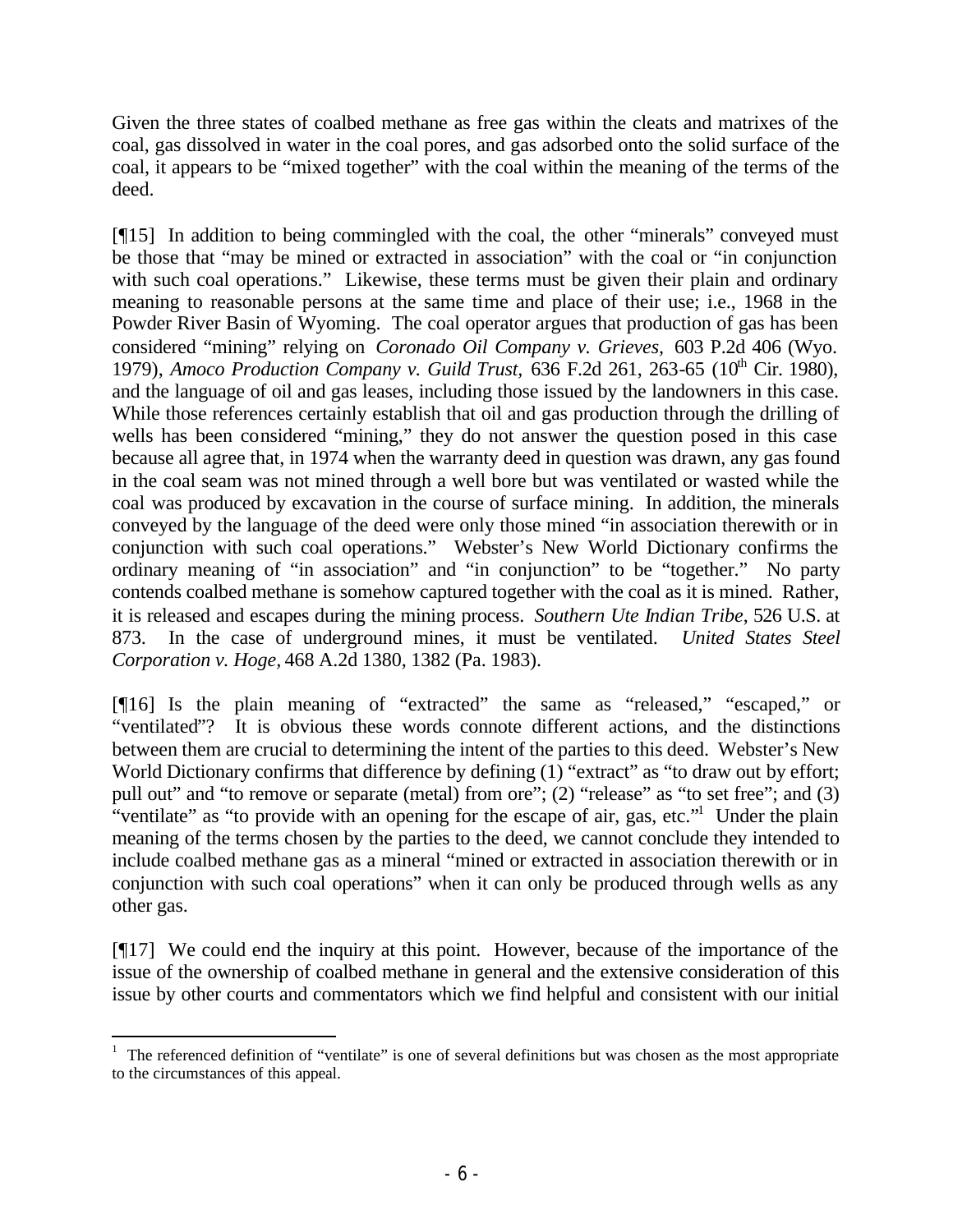conclusion, further discussion is warranted.

[¶18] The coal operator poses a creative argument suggesting that, because coalbed methane can most efficiently be produced in advance of the mining operations thereby reducing the water the mine must contend with and making the mine more economically successful, it is mined or extracted "in association therewith" or "in conjunction with" coal mining operations. Two problems exist with that argument. First, the gas production does not occur automatically in the process of overburden and coal excavation and removal. Instead, it only occurs when and if the coal operator decides to undertake gas well drilling in advance of the mine face. Second, such "mining" techniques–the coordination of well drilling and mine excavation–did not exist until twenty years after the deed in question was drawn which poses the broader question in this case. How is the parties' intent to be determined when minerals become valuable long after a conveyance by (1) discovery of new methods of production; (2) changes in economics making production of a previously known, but unwanted, mineral profitable; (3) or discovery of the presence of minerals not previously known to exist? Obviously, the language of the particular documents involved affects the answer to this question on a case-by-case basis.

[¶19] In this particular case, no reference is made in the deed to coalbed methane, and no other language can be said to address the parties' specific intent with regard to it. In circumstances like those present here, a search for the parties' specific intent produces little fruit because the identity, value, or feasibility of production was unknown to the parties at the time of the conveyance and, therefore, they likely had no intent at all with regard to the substance in question. Consequently, we must focus upon the general intent of the parties, concentrating on the "purposes of the grant in terms of respective manner of enjoyment of surface and mineral estates." Comment, *New Values Under Old Oil and Gas Leases: Helium, Who Owns It?,* 62 Mich. L. Rev. 1158, 1169 (1964).

> The intention sought should be the *general intent* rather than any supposed but unexpressed *specific intent,* and, further, that general intent should be arrived at, not by defining and redefining the terms used, but by considering the *purposes* of the grant or reservation in terms of manner of enjoyment intended in the ensuing interests.

Eugene O. Kuntz, *The Law Relating to Oil and Gas in Wyoming,* 3 Wyo. L.J. 107, 112 (1949). It can be said this approach would favor the conclusion that the coalbed methane, which unquestionably has the chemical composition of gas, belongs to the gas owner who is entitled to recover all gas beneath the surface wherever found unless, of course, specifically limited by the original conveyance. Edward A. Craig, III & Marlee S. Myers, O*wnership of Methane Gas in Coalbeds,* 24 Rocky Mtn. Min. L. Inst. 767 (1978). However, the coal owner argues that, because the gas is located within the coal seam, its right to mine, and thereby ventilate or waste the coalbed methane, implies ownership. Consequently, the court is faced with determining whether that right is tantamount to ownership or simply incidental to the right to mine. *Id.* at 784.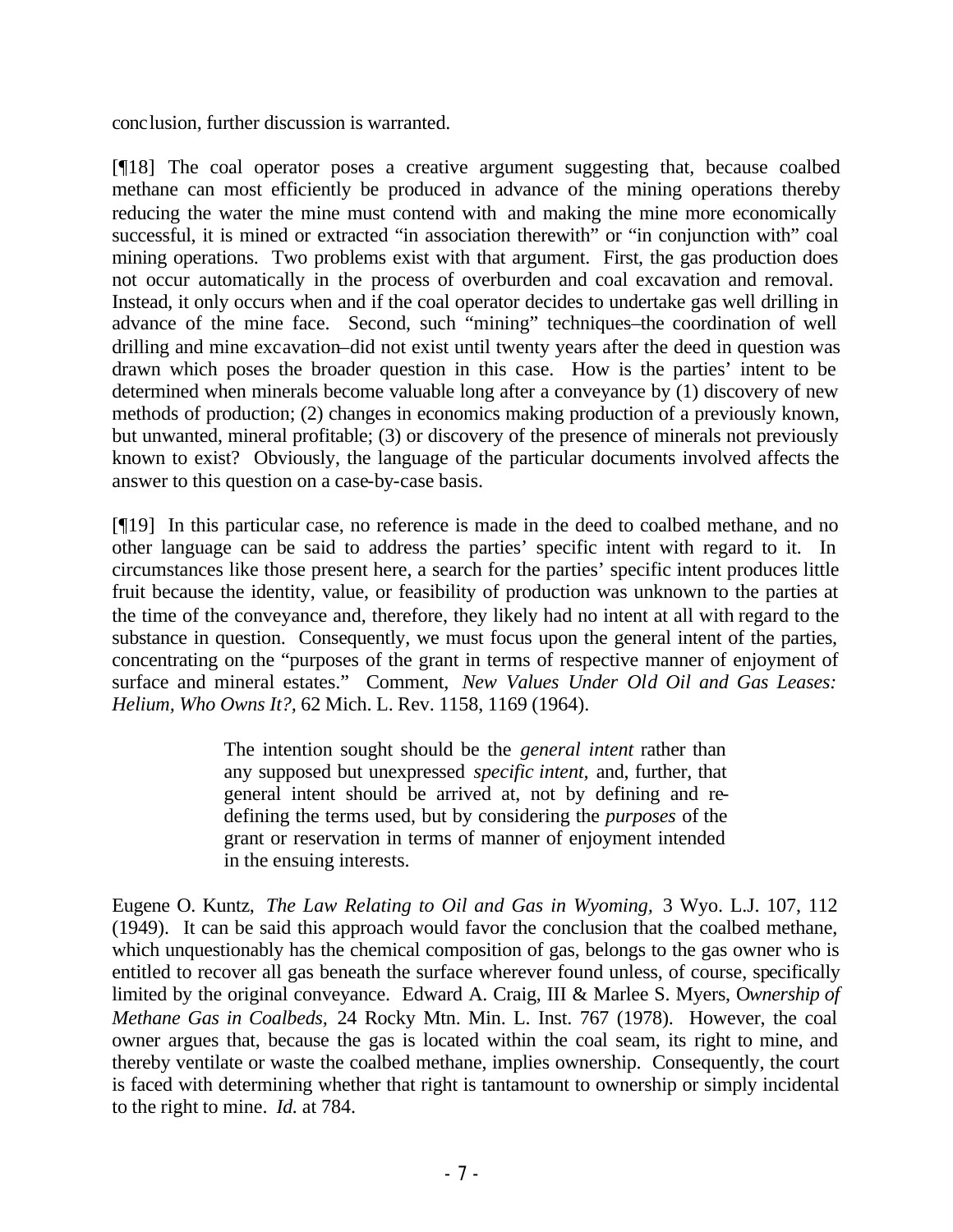[¶20] Coalbed methane ownership has been the subject of litigation for the last twenty years in a variety of forums with differing results. 1 Howard R. Williams & Charles J. Meyers, Oil and Gas Law § 219 at 274.5 to 274.10 (2000). As noted in the most recent and thorough discussion of this issue, "[t]he conflicting legal principles and the existing precedent .. . do not point toward any one of these solutions as necessarily or even probably correct, so a court could adopt any one of the approaches described below." Jeff L. Lewin et al., *Unlocking the Fire: A Proposal for Judicial or Legislative Determination of the Ownership of Coalbed Methane*, 94 W. Va. L. Rev. 563, 614 (1992). While no other case is on all fours with the facts herein, the approaches taken by other courts provide insight and guidance to our deliberations. The earliest case occurred in Pennsylvania and favored the coal owner relying on the "ownership in place" theory of oil and gas ownership and on the specific language of the conveyance which reserved to the gas owner only the "right to drill and operate through said coal for oil and gas." *Hoge*, 468 A.2d at 1384. Reasoning that the method of production of coalbed methane, which involved hydrofacturing, had the potential of causing damage to the coal seam and increasing danger in the underground coal mine, the court found the coal owner had title to the entire strata and all gas found within it. *Id.* At the time of the conveyance, coalbed methane was primarily considered a dangerous waste product that had to be vented to allow for the safe production of coal, and, consequently, the court found it unlikely the parties would have intended to reserve it. *Id.* at 1384-85. However, the opposite conclusion could just as easily be drawn; e.g., the purchaser would not likely intend to purchase a dangerous waste product. Following established Pennsylvania precedent, the court concluded ownership of gas belonged to the owner in fee of the property wherein it was found to exist, apparently concluding that property was the coal seam. *Id.* at 1383.

[¶21] In Alabama, the courts have had several opportunities to consider the dispute over ownership of this mineral resource. Where the document reserving the oil and gas was "subject to the requirement that all coal seams located in said lands penetrated in such exploration or drilling operations shall be encased or grouted off," the court had no difficulty concluding the parties intended to separate the coalbed methane from the rest of the oil and gas present in other formations. *Rayburn v. USX Corp.,* Civ. No. 85-G-2661-W, 1987 U.S. Dist. LEXIS 6920, at \*6 (N.D. Ala. July 29, 1987), *affm'd*, 844 F.2d 796 (11<sup>th</sup> Cir. 1988). In a later Alabama case, *Hoge* was discussed at length, and its rationale was distinguished both on the specific language of the deed and by reliance on the "rule of capture" as opposed to the "ownership in place" rule. *NCNB Texas National Bank, N.A. v. West,* 631 So. 2d 212 (Ala. 1993). Under the rule of capture, a landowner acquires title to all the oil and gas which could be produced even if some of the oil and gas migrated from adjoining lands. *Id.* at 224 (quoting Hardwicke, *The Rule of Capture and Its Implications as Applied to Oil and Gas*, 13 Tex. L. Rev. 391, 393 (1935)). Although the Alabama Supreme Court saw the rule of capture in that jurisdiction as significant, at the same time, it recognized those rules of ownership apply more to disputes between neighboring gas producers than conflicts over who has the right to recover coalbed methane. *Id.* at 223; Lewin, 94 W. Va. L. Rev., *supra* at 592-93, 619.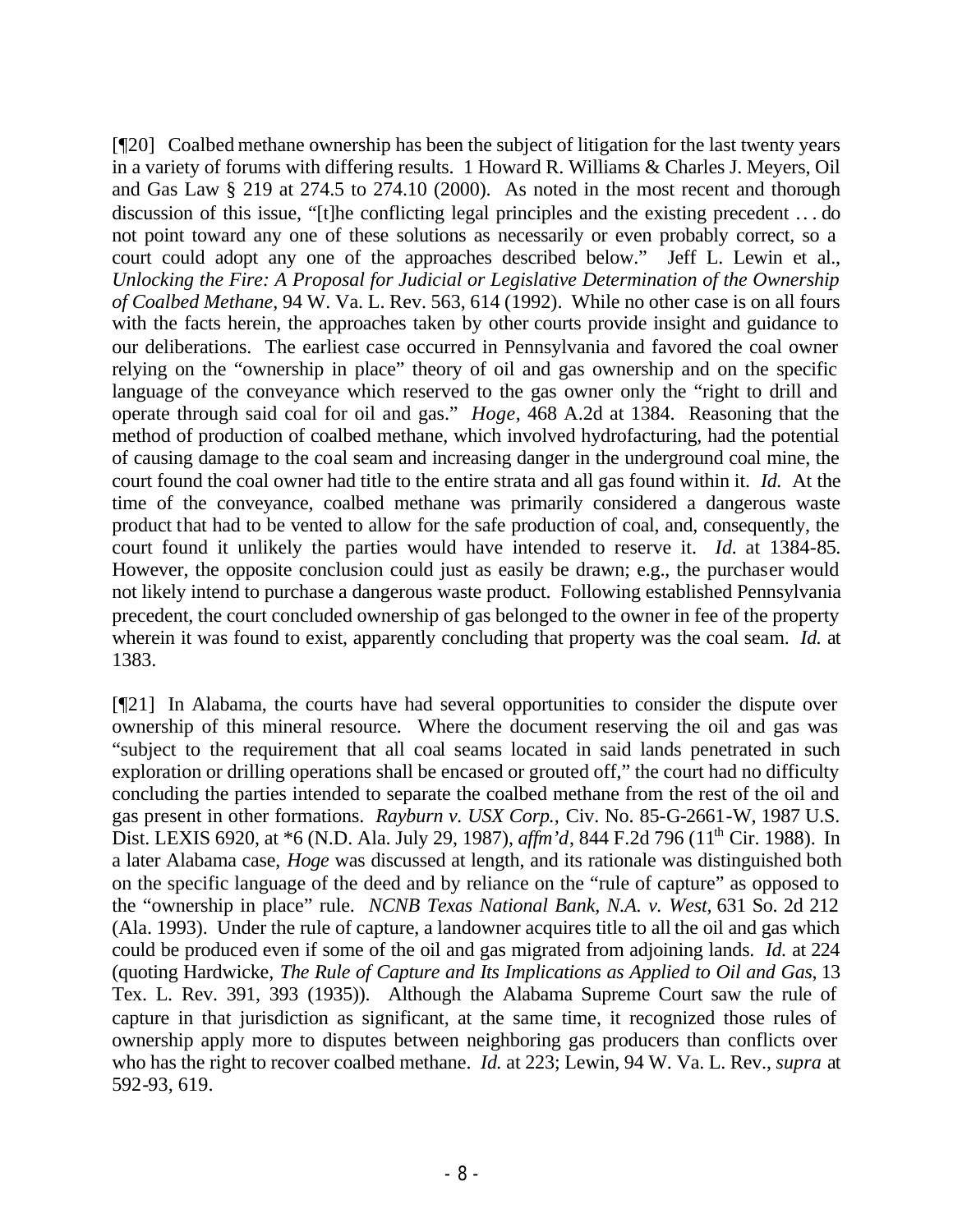[¶22] Despite these distinctions, the Alabama Supreme Court found that a deed, which granted "all the coal and connected mining rights" but reserved "all of the gas," conveyed the coalbed methane located within the coal seam. However, it did not include gas which had escaped into the material left after longwall mining was completed (the "gob zone"). The court seemed focused upon the bundle of property rights incident and necessary to the recovery of the coal and the potential for interference with those rights in the facts of that case.<sup>2</sup> At the same time, the court found

> no scientific or legal basis to support the proposition that coalbed methane gas should be treated as a resource separate and distinct from other natural gas, or from any other gas. The fact that the coalbed methane gas is produced by, and stored within, coal seams does not require the conclusion that a grant of "all coal" includes coalbed methane gas, nor does it require the conclusion that a reservation of "all gas" does not include coalbed methane gas.

*NCNB Texas National Bank, N.A.*, 631 So. 2d at 222-23 (footnote omitted). In addition, the Alabama Supreme Court found the dissent in *Hoge* to be compelling when it stated:

> "Given their awareness of the presence of coalbed gas in the stratum, the earlier described similarities between coalbed gas and what has commonly been referred to as 'natural gas', and the fact that the unrestricted term 'gas' was employed in the reservation clause, we believe the plain meaning of the term 'gas' would be too far subverted were we to exclude coalbed gas as a recoverable gas."

*Id.* at 226 (quoting *Hoge*, 468 A.2d at 1389 (Flaherty, J., dissenting)). It appears to us the Alabama Supreme Court was convinced that coalbed methane was included within the term "gas" as utilized by the parties to the deed in question and, despite its statements to the contrary, was overly concerned about the possible conflicts if coalbed methane and coal were owned separately. In addition, its conclusion which grants title to the coal owner of the coalbed methane recovered prior to mining through horizontal and vertical drilling but title to the gas owner of gas left in the gob zone after mining fails, in our opinion, achieves the certainty and fairness all desire.

[¶23] In contrast, the Montana Supreme Court reached the opposite conclusion that the

 $2$  This dispute arose over an underground mine where coalbed methane was produced through both horizontal and vertical wells which were hydrofractured to enhance production and wells drilled into the mine area after longwall mining was completed and subsidence created a "gob" of rubble into which coalbed methane collected. *NCNB Texas National Bank, N.A.,* 631 So. 2d at 215.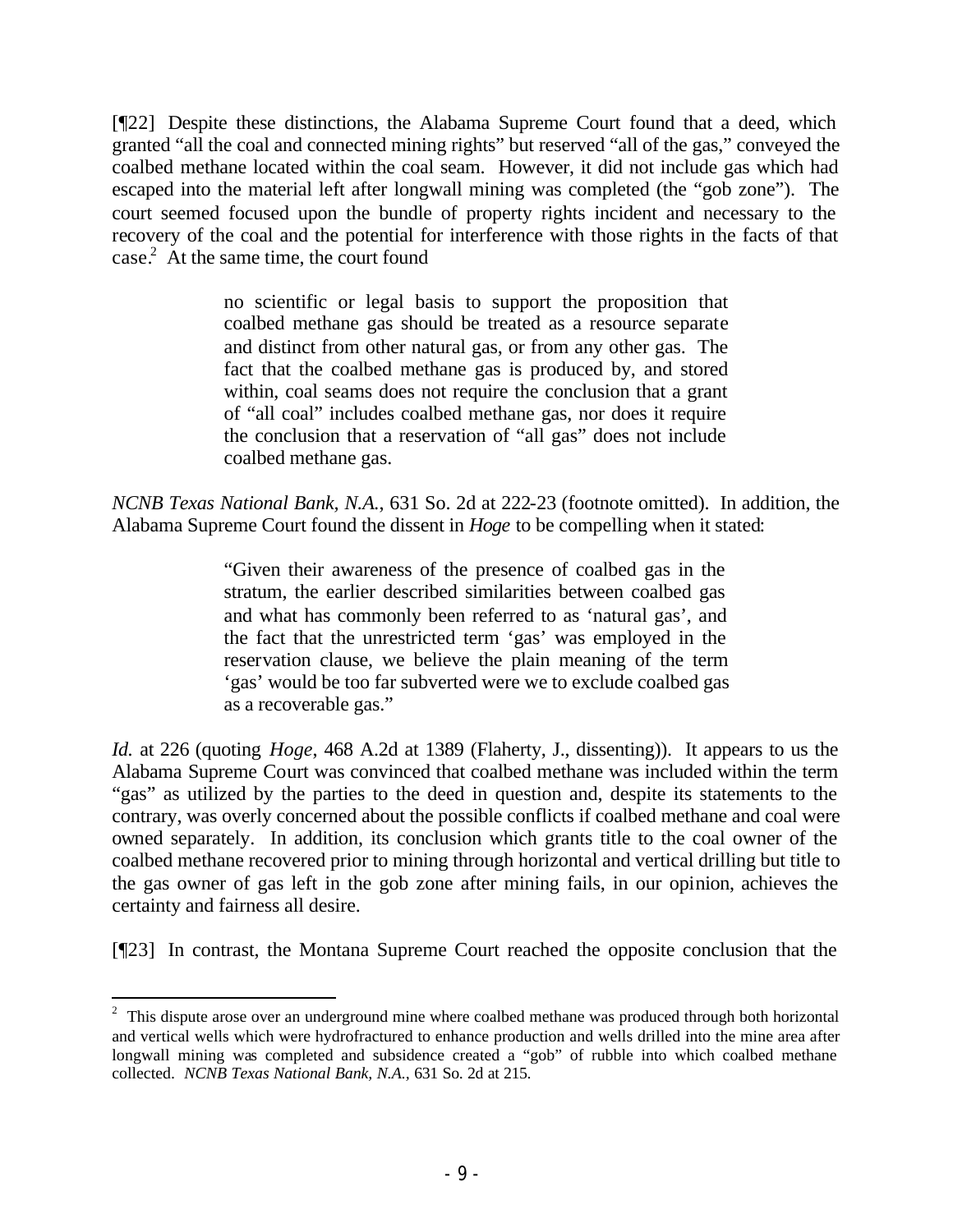conveyance of "all coal and coal rights" did not include coalbed methane but did so by relying on the same ownership in place theory of oil and gas ownership which the Pennsylvania court utilized to arrive at the opposite conclusion in *Hoge. Carbon County v. Union Reserve Coal Co., Inc.*, 898 P.2d 680, 685 (Mont. 1995). Looking also to state statutes defining "coal" and "gas" and common meanings of the terms as provided by dictionaries, the Montana Supreme Court construed the plain meaning of the language of the deed in question as conveying only the solid mineral–coal.

[¶24] Struggling to articulate clear rules for the resolution of this difficult issue, the courts, especially when these cases are considered together, displayed confusing and inconsistent reasoning. While lip service is paid to the role of the theory of ownership of oil and gas in the respective jurisdictions, the ultimate rulings do not depend on which theory of ownership applies. In both ownership in place and rule of capture jurisdictions, courts have concluded the gas owner is entitled to all the gas it can capture, yet the coal owner owns the coalbed methane. We agree with those courts and commentators which have rejected reliance upon the nature of the ownership interest in oil and gas to resolve this question. Lewin, 94 W. Va. L. Rev., *supra* at 563. In addition, neither rule of ownership has been clearly adopted by this court to date, nor has the distinction been considered of any significant legal consequence. Mark W. Gifford, *The Law of Oil and Gas in Wyoming: An Overview,* 17 Land & Water L. Rev. 401, 404 (1982).<sup>3</sup>

[¶25] The most recent ruling on the issue of ownership of coalbed methane involved determining the intent of Congress in reserving "all coal" from lands patented under the Coal Lands Acts of 1909 and 1910. Reversing the Tenth Circuit Court of Appeals, the United States Supreme Court ended a long running controversy over ownership of coalbed methane in federal coal deposits.<sup>4</sup> In doing so, the court did not follow the confusing array of state court cases and relied instead upon the plain meaning of the terms at issue to conclude Congress did not intend the term "coal" to include coalbed methane. *Southern Ute Indian Tribe*, 526 U.S. 865. While the issues raised by the deed in question in this case are not identical to those faced in *Southern Ute Indian Tribe*, the Supreme Court's reasoning is applicable and persuasive to determining the intent of the parties herein.

[¶26] The Supreme Court looked to dictionary definitions which defined coal as a solid fuel resource and methane as a distinctly separate substance. *Id.* at 874.

 $3$  Mr. Gifford notes: "Ultimately, the determination of whether nonownership theory or ownership in place theory applies to interests in oil and gas in Wyoming is of small consequence" and provides as authority for that conclusion 1 Howard R. Williams & Charles J. Meyers, Oil and Gas Law § 203.1 (1981). Gifford, 17 Land & Water L. Rev., *supra* at 404.

<sup>&</sup>lt;sup>4</sup> Only 200 acres of the coal owner's surface mine in this case involved private coal. The remainder, and the vast majority of the coal, consisted of federal coal. Consequently, pursuant to the *Southern Ute Indian Tribe*  case, in most of the mine in this case, the coalbed methane is not owned by the coal owner.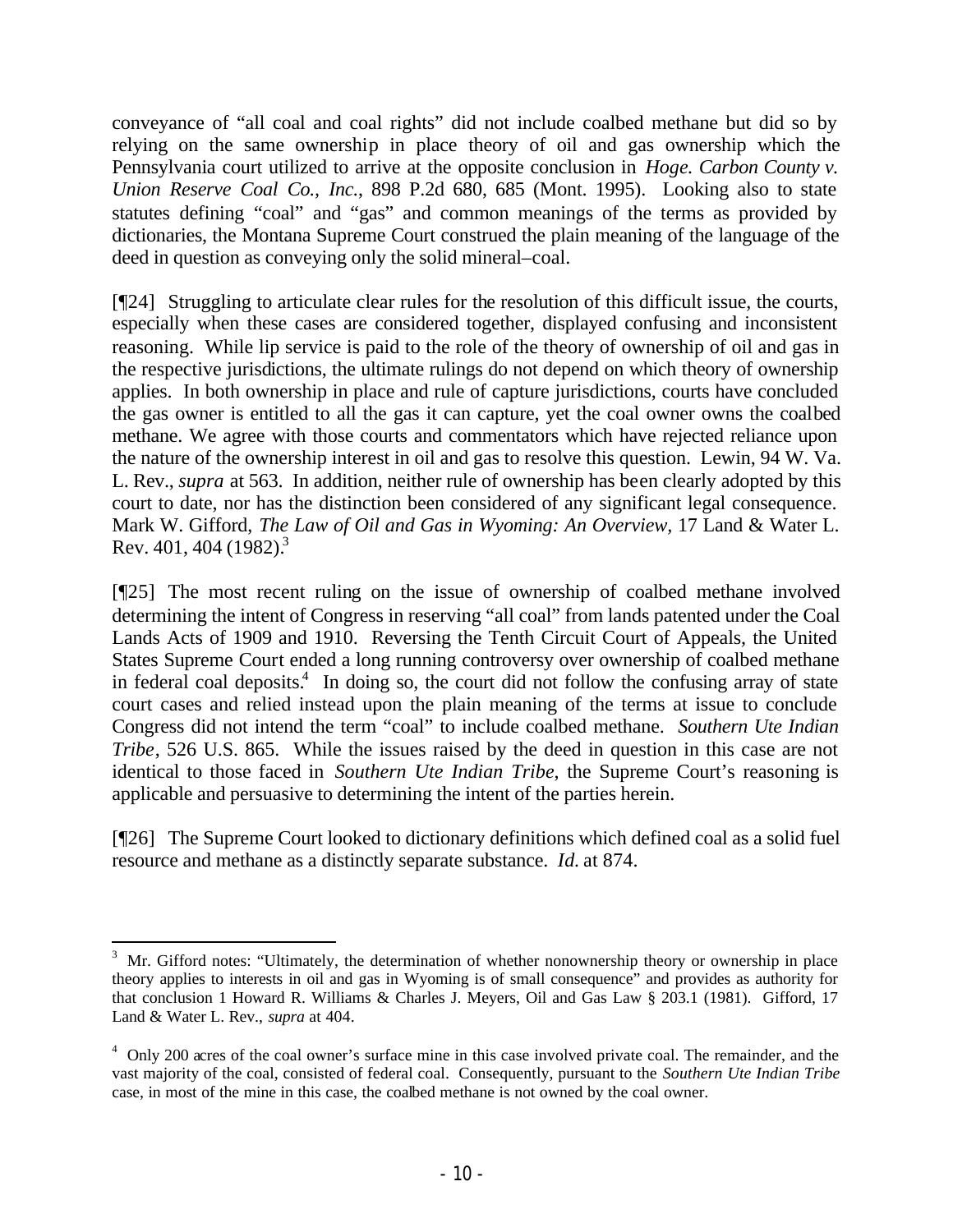As these dictionary definitions suggest, the common understanding of coal in 1909 and 1910 would not have encompassed CBM gas, both because it is a gas rather than a solid mineral and because it was understood as a distinct substance that escaped from coal as the coal was mined, rather than as a part of the coal itself.

*Id.* at 874-75. The Supreme Court also deemed it important that, although Congress was well aware of its existence, CBM was considered a dangerous waste product which escaped from coal as the coal was mined and this was confirmed by the fact that coal companies venting the gas to prevent its accumulation in the mines made no attempt to capture or preserve it. The more gas that escaped from the coal once it was brought to the surface, the better it was for the mining companies because it decreased the risk of a dangerous gas buildup during transport and storage. *Id.* at 876. While the relevant time frame for determining the intent of Congress in this regard was significantly earlier than applicable to the conveyance at issue in this case, no significant changes occurred in the 1909 through 1970 interim period relative to the general knowledge of the existence and value of coalbed methane. We can safely presume the parties to the warranty deed herein knew generally that methane existed in the coalbed, posed some safety problems although not as significant as those posed in underground mines, and was not viewed as having independent value.

[¶27] At bottom, our role is to give effect to the general intent of the parties to the conveyance with regard to the exploitation of the mineral resources. Rather than following some rigid rule of law, we believe this issue should be governed by the facts and circumstances surrounding the execution of this warranty deed. This approach is consistent with that taken by other courts and recognized by the commentators as the most practical one. Lewin, 94 W. Va. L. Rev., *supra* at 638.

[¶28] In the case before us, we know the purpose of the mining company's purchase of the property was to allow the development of a surface coal mining operation. On the other hand, the landowners were fully aware that their property had value for its gas development as they had previously leased their oil and gas interest and had received the benefit of royalty payments. Their purpose in executing the warranty deed was to realize additional value from the property through the sale of the surface and their limited coal rights. The general intent which can logically be ascribed to these parties is that the landowners would retain any oil and gas found within the property and the coal operator would be able to fully exploit the coal resource. Each of the parties involved in this situation–the landowners, the original gas lessee, the coalbed methane operator, and the coal owner–operated consistently with this intent. The landowners, acting as the owner of the gas resource, leased all the right to produce oil and gas on the property with no distinction as to depth or source of the gas. The original oil and gas lessee proceeded to drill and produce, without distinction as to depth or source, all oil and gas found in the conventional manner. Twenty years later, when coalbed methane production became commercially feasible, the coalbed methane operator obtained an assignment of the oil and gas lease from the surface to 1,000 feet beneath the surface, under the obvious assumption that the coalbed methane was covered by the lease. And, for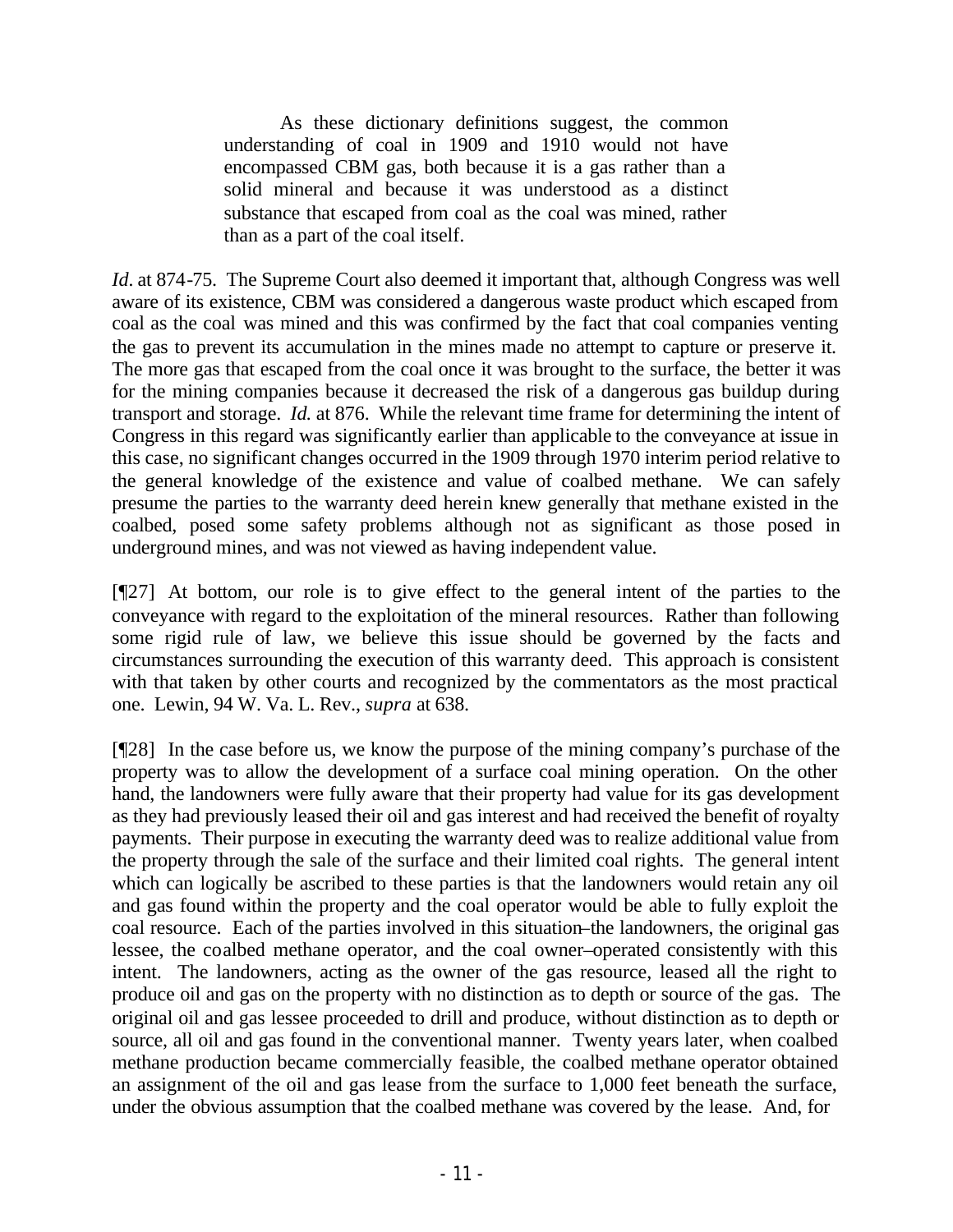over twenty years, the coal owner operated its surface mine, venting whatever gas existed within the coal as it was mined, without objection or interference. To conclude that the landowners intended to separate the coalbed methane and convey it along with their outstanding royalty interest through the language of "all coal and minerals commingled with [the] coal" is simply not plausible.

[¶29] The coal operator argues it intended to acquire all minerals that were commingled with the coal in order to eliminate the possibility of conflicts between the development of those minerals and its mining operation. While that would be a logical conclusion to be drawn in the abstract, the potential conflict with oil and gas development would certainly not be averted in this situation by the coal owner also owning the private coalbed methane in a relatively small area of the mine, as conventional oil and gas development already existed throughout the mine area and the coal operator did not own the federal coalbed methane which existed throughout the majority of the mine area. We also doubt conflicts with coalbed methane development *per se*, as distinct from other oil and gas development, were on the coal owner's mind at the time of the warranty deed since commercial development of that resource did not exist in this area.

[¶30] The coal operator strenuously argues the broad language of the warranty deed, "coal and minerals commingled with [the] coal," was intended to allow it to release the coalbed methane during the mining operation without liability. However, as noted by the Supreme Court:

> The right to dissipate the CBM gas where reasonable and necessary to mine the coal does not, however, imply the ownership of the gas in the first instance. Rather, it simply reflects the established common-law right of the owner of one mineral estate to use, and even damage, a neighboring estate as necessary and reasonable to the extraction of his own minerals.

*Southern Ute Indian Tribe*, 526 U.S. at 879 (citing *Williams v. Gibson,* 4 So. 350 (Ala. 1888); Rocky Mountain Mineral Law Foundation, 6 American Law of Mining § 200.04 (2d ed. 1997)). Other courts which have considered this issue agree the right to ventilate gas, which is an essential element of the right to mine, is not equivalent to ownership. *NCNB Texas National Bank, N.A.,* 631 So. 2d at 226. No one questions the coal owner's right to ventilate coalbed methane in the course of mining. "The grant of coal mining rights would be useless if it did not include the right to ventilate methane gas from the coal mining area." *Id.* at 228.

[¶31] While we recognize that separate ownership of coal and coalbed methane may result in conflicts, we agree with the United States Supreme Court when it noted "[t]hat is not the issue before us, however. The question is one of ownership, not of damage or injury," *Southern Ute Indian Tribe*, 526 U.S. at 879, and the Alabama Supreme Court which stated, "The question before us is who owns the rights to coalbed methane gas . . . and not who should own those rights." *NCNB Texas National Bank, N.A.,* 631 So. 2d at 227. Conflicts